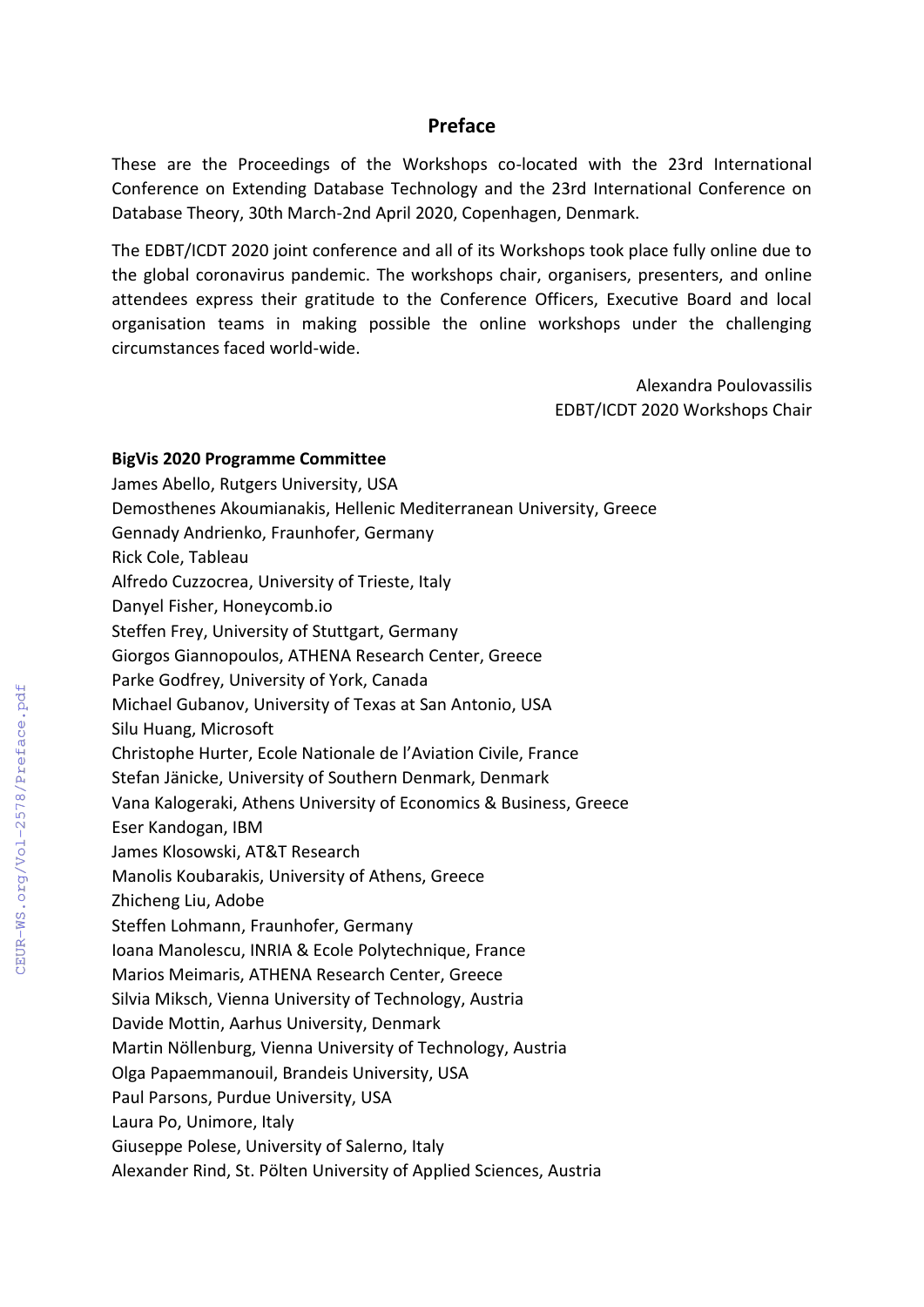Gerik Scheuermann, University of Leipzig, Germany Hans-Jörg Schulz, Aarhus University, Denmark Heidrun Schumann, University of Rostock, Germany Tobias Schreck, Graz University of Technology, Austria Michael Sedlmair, University of Stuttgart, Germany Thibault Sellam, Columbia University, USA Bettina Speckmann, Eindhoven University of Technology, Netherlands Kostas Stefanidis, University of Tampere, Finland Cagatay Turkay, City University London, UK Panos Vassiliadis, University of Ioannina, Greece Chaoli Wang, University of Notre Dame, USA Junpeng Wang, Visa Research Kai Xu, Middlesex University, UK Panpan Xu, Bosch Research Hongfeng Yu, University of Nebraska-Lincoln, USA

### **BMDA 2020 Programme Committee**

Andrienko Gennady, Fraunhofer Institute IAIS, Germany Artikis Alexander, NCSR Demokritos, Greece Dallachiesa Michele, Università degli Studi di Trento, Italy Baskiotis Nicolas, LIP6/UPMC, France Georgiou Harris, University of Piraeus, Greece Doulkeridis Christos, University of Piraeus, Greece Katzouris Nikos, NCSR Demokritos, Greece Nanni Mirco, HISTI-CNR, Pisa, Italy Patroumpas Kostas, IMIS, Athena Research Center, Greece Raffaeta' Alessandra, Universita' Ca' Foscari Venezia, Italy Ray Cyril, Naval Academy Research Institute, France Palpanas Themis, Paris Descartes University, France Soares Amilcar, Dalhousie University, Canada Tampakis Panagiotis, University of Piraeus, Greece Tserpes Konstantinos, Harokopio University of Athens, Greece Weibel Robert, University of Zurich, Switzerland Zeinalipour-Yazti Demetrios, University of Cyprus, Cyprus Zissis Dimitris, University of Aegean, Greece

### **DARLI-AP 2020 Programme Committee**

Daniele Apiletti, Politecnico di Torino, Italy Khalid Belhajjame, University Paris Dauphine, France Agnese Chiatti, The Open University, UK Alfredo Cuzzocrea, University of Trieste, Italy Elena Daraio, Politecnico di Torino, Italy Javier A. Espinosa, Delft University of Technology, Netherlands Alessandro Fiori, Candiolo Cancer Institute - FPO IRCCS, Italy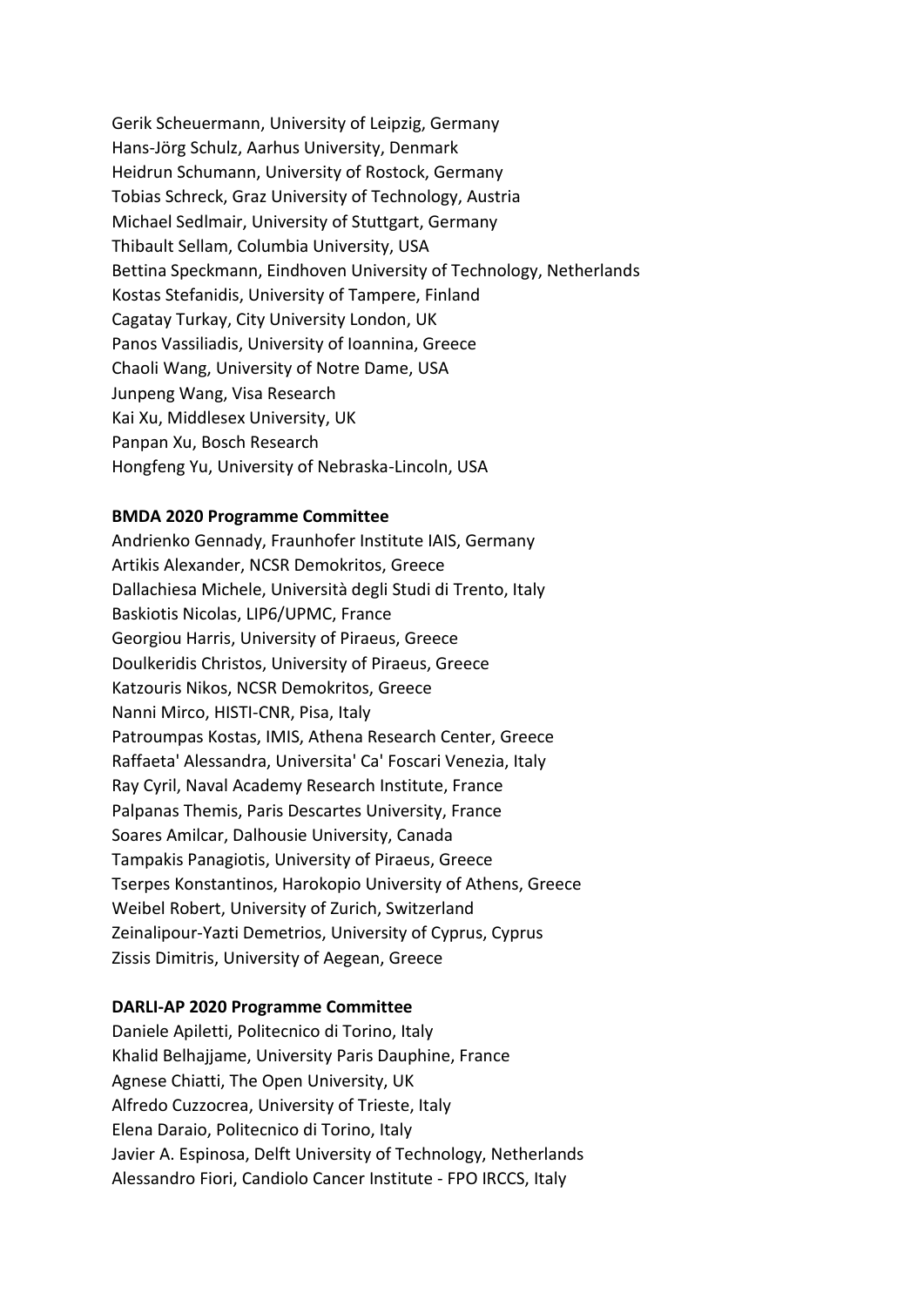Patrick Marcel, Université François Rabelais Tours, France Sara Migliorini, Università degli Studi di Verona, Italy Kjetil Norvag, Norwegian University of Science and Technology, Norway Stefano Proto, Politecnico di Torino, Italy Elisa Quintarelli, Università degli Studi di Verona, Italy Simona E. Rombo, Università degli studi di Palermo, Italy Paolo Soda, Università Campus Bio-Medico di Roma, Italy Domenico Ursino, Università Politecnica delle Marche, Italy Jose Luis Zechinelli Martini, Universidad de las Américas, Mexico

### **ETLMP 2020 Programme Committee**

Sihem Amer-Yahia, CNRS, France Vassilis Christophides, University of Crete, Greece and Institute for Advanced Studies, Cergy France Joao Comba, UFRGS, Brazil Yanlei Diao, Ecole Polytechnique, France Dimitrios Gunopulos, National and Kapodistrian University of Athens, Greece Thomas Liebig, Materna Information and Communications SE, Germany Adrian Mos, NAVER LABS Europe, France Nico Piatkowski, TU Dortmund, Germany Eric Simon, SAP, France Divesh Srivastava, AT&T Labs, USA Thibaut Thonet, NAVER LABS Europe, France Ioannis Tsamardinos, University of Crete, Greece

### **PIE Programme Committee**

Francesco Amigoni, Politecnico di Milano, Italy Elena Baralis, Politecnico di Torino, Italy H. V. Jagadish, University of Michigan, USA Matteo Lissandrini, Aalborg University, Denmark Ioana Manolescu, INRIA, France Davide Martinenghi, Politecnico di Milano, Italy Tova Milo, Tel Aviv University, Israel Paolo Papotti, Eurecom Evaggelia Pitoura, University of Ioannina, Greece Elisa Quintarelli, Università di Verona, Italy Guglielmo Tamburrini, Universita' di Napoli Federico II, Italy Tommaso Teofili, Roma Tre University, Italy Ernest Teniente, Universitat Politècnica de Catalunya, Spain Yannis Velegrakis, Utrecht University, Netherlands

# **SEA Data 2020 Programme Committee**

Manos Athanassoulis, Boston University, USA Nikolaus Augsten, University of Salzburg, Austria